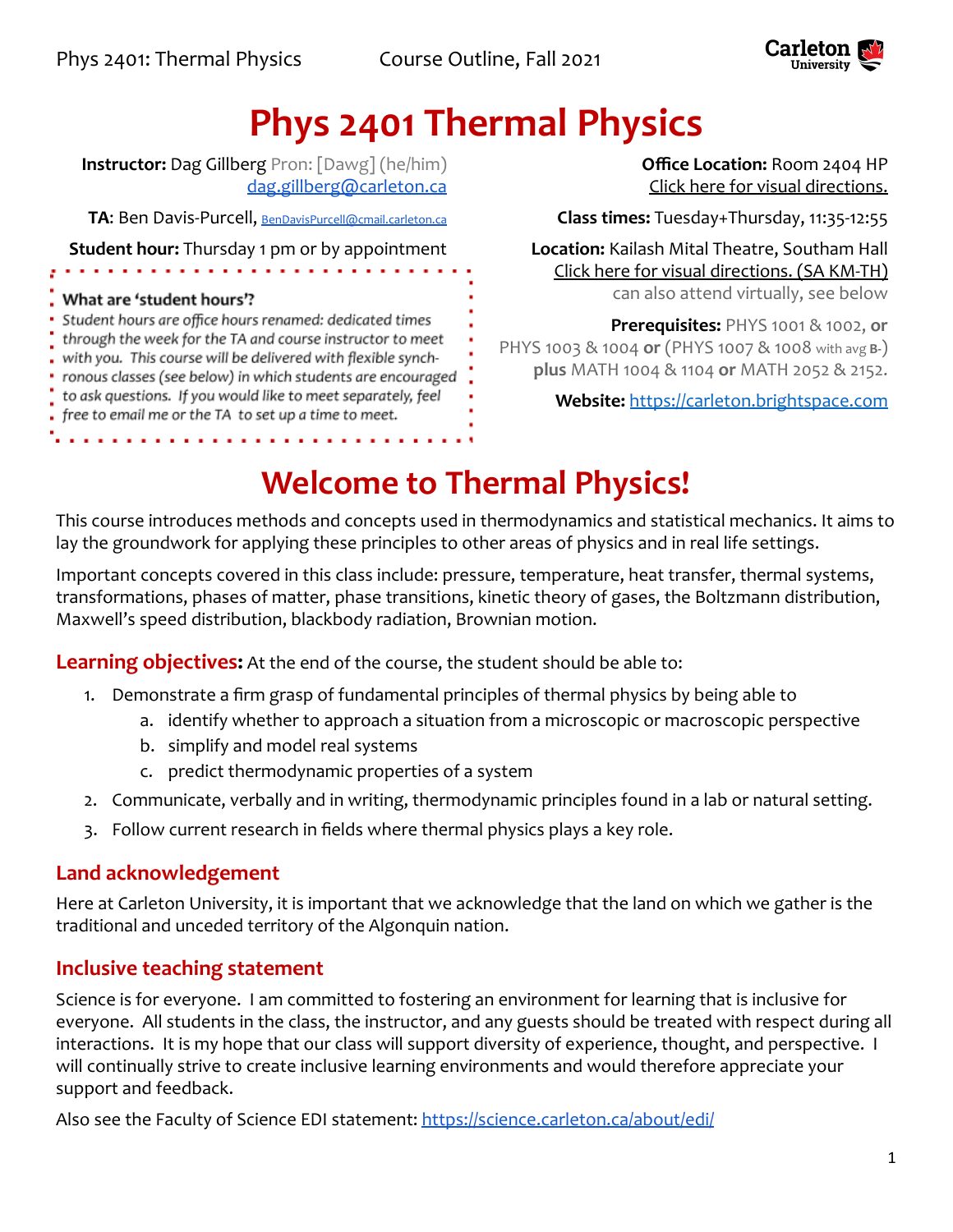

**Course delivery**: The course includes both synchronous and asynchronous activities. The lectures will be given using the Hybrid-flexible (HyFlex) model to provide flexibility in these uncertain times due to the pandemic. With [HyFlex,](https://carleton.ca/tls/2021/hyflex-a-new-teaching-option-for-the-fall/) students can choose to attend each class in person on campus or online via Zoom.

- Asynchronous activities: Material (e.g. slides + audio) will be posted to Birghtspace. You are expected to review and study this material, including the corresponding sections and example problems in the textbook. This is intended to provide flexibility to students.
- Synchronous classes: These will be held during the class times (Tue+Thur 11:35-12:55 Ottawa time) via HyFlex, meaning you can come to class (SAQ KM-TH) or attend virtually (Zoom). Midterm tests will also take place during these times.

**Note**: Some classes may be only online. It is possible all classes will be switched to online part way through the semester if lecture attendance is very poor. Any such change will be announced via email.

### **Learning Materials: Required reading**

**Textbook:** *Physics for Scientists and Engineers (10th Edition),* Chap 14+19-22, Serway, Jewett Additional material that will be available as pdf files on the class CUlearn page.

#### **Supplementary material:**

*Physics for Scientists and Engineers (3rd Edition)*, Chap 16-20 Fishbane (previous textbook) *Concepts in Thermal Physics*, Second Edition, Blundell & Blundell, ISBN: 9780199562107 Schroeder: *An introduction to Thermal Physics* (Textbook of 4th year class: Phys 4409) Sears, Salinger: *Thermodynamics, Kinetic Theory, and Statistical Thermodynamics*

### **Technology Checklist**

- *•* An internet-enabled computer (laptop/desktop), preferably with a webcam and microphone.
- *•* Zoom software installed on the computer (can also install on a cellphone as backup!)
- *•* Access to reliable internet

*Note: If there are issues with equipment, please email me as soon as possible. Options for purchase include inexpensive options for technology (Best Buy refurbished products, Kijiji); single workspaces for student use on campus (pending pandemic restrictions).*

# **Course assessment**

Research about learning strongly suggests that the most important factor in learning is doing the work of reading, writing, recalling, practicing, synthesizing, and analyzing. Learning happens best when people actively engage with the material on a consistent basis, and that is why we have high standards in this course. We are confident that, with appropriate effort, you all can meet those standards.

### **Grade Breakdown**

| <b>COMPONENT</b>            | <b>GRADE VALUE</b> |
|-----------------------------|--------------------|
| IN-CLASS EVALUATION+QUIZZES | 5%                 |
| <b>ASSIGNMENTS</b>          | 40%                |
| <b>MIDTERM</b>              | 15%                |
| PROJECT                     | 15%                |
| <b>FINAL EXAM</b>           | 25%                |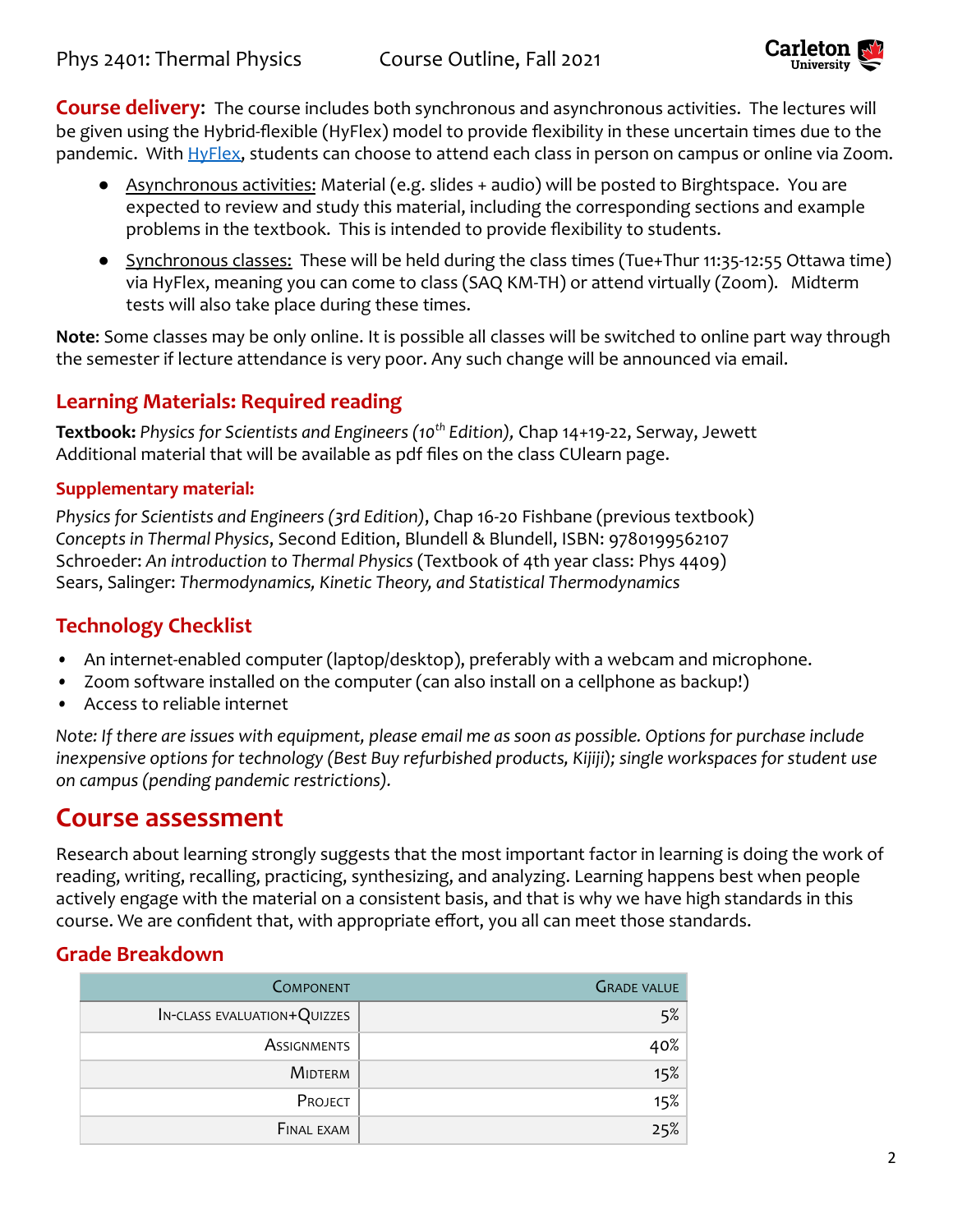

We make an effort to reduce unintentional bias in grading. For example, we grading assignments one question at a time (all of question 1 before question 2), grading anonymously, and using rubrics.

#### **In-class evaluation & Quizzes**

In-class quizzes will most often be in the form of multiple choice questions presented during lectures using PollEverywhere. Students are encouraged to discuss the alternatives with their neighbour (safely) and can answer the questions using a cell phone or any device with internet connection.

These will also be a set of standard quiz questions on Brightspace. This will be announced along with the due date via email and during lectures.

#### **Assignments**

There will be approximately eight assignments that will be posted on Brightspace with the associated deadline. Late assignments are penalized (unless there is a valid reason). Students are permitted to discuss concepts and strategies related to solving the assignments; **however, the work you turn in must be your own**. The assignments are a critical part of the course and working through the problems yourself is essential to learn the material. Your solutions should be thorough, self-contained, and logical, with all steps explained. Assignments are marked by the TA. The worst assignment will be ignored in the grade calculation. Assignments will be submitted electronically on Brightspace. Hand-written solutions may be scanned or photographed for upload. The complete assignment must be uploaded as a single PDF file.

#### **Project:**

Students pick a topic related to the class: either choosing from 3 suggested topics, or propose a topic related to thermal physics and discuss with the course instructor. The project will include some sort of analysis, either using computer code, we will look at some Jupyter notebook examples in class, or using an "excel analysis" or other spreadsheet. You can hand in the project report either as a pdf file, with figures from your results, or as a code notebook.

#### **Midterm and final examination**

The midterm will be a 90 minutes test that will be written during a lecture slot. The final exam will be scheduled by the university (3 hours length, I think). Note that this is planned to be done using the e-proctoring system, i.e. you need to have your video camera turned on. Statement from the university:

Use of e-Proctoring system: This course has timed written assessments, which may consist of tests, midterms and/or final examinations. The Carleton University e-Proctoring system may be used in your assessments, and requires the use of webcams, microphones, and smartphones.

#### **Oral interview**

Under special circumstances, part of the evaluation might be replaced/complemented by an oral interview (one on one with the instructor), which will last about 15 minutes.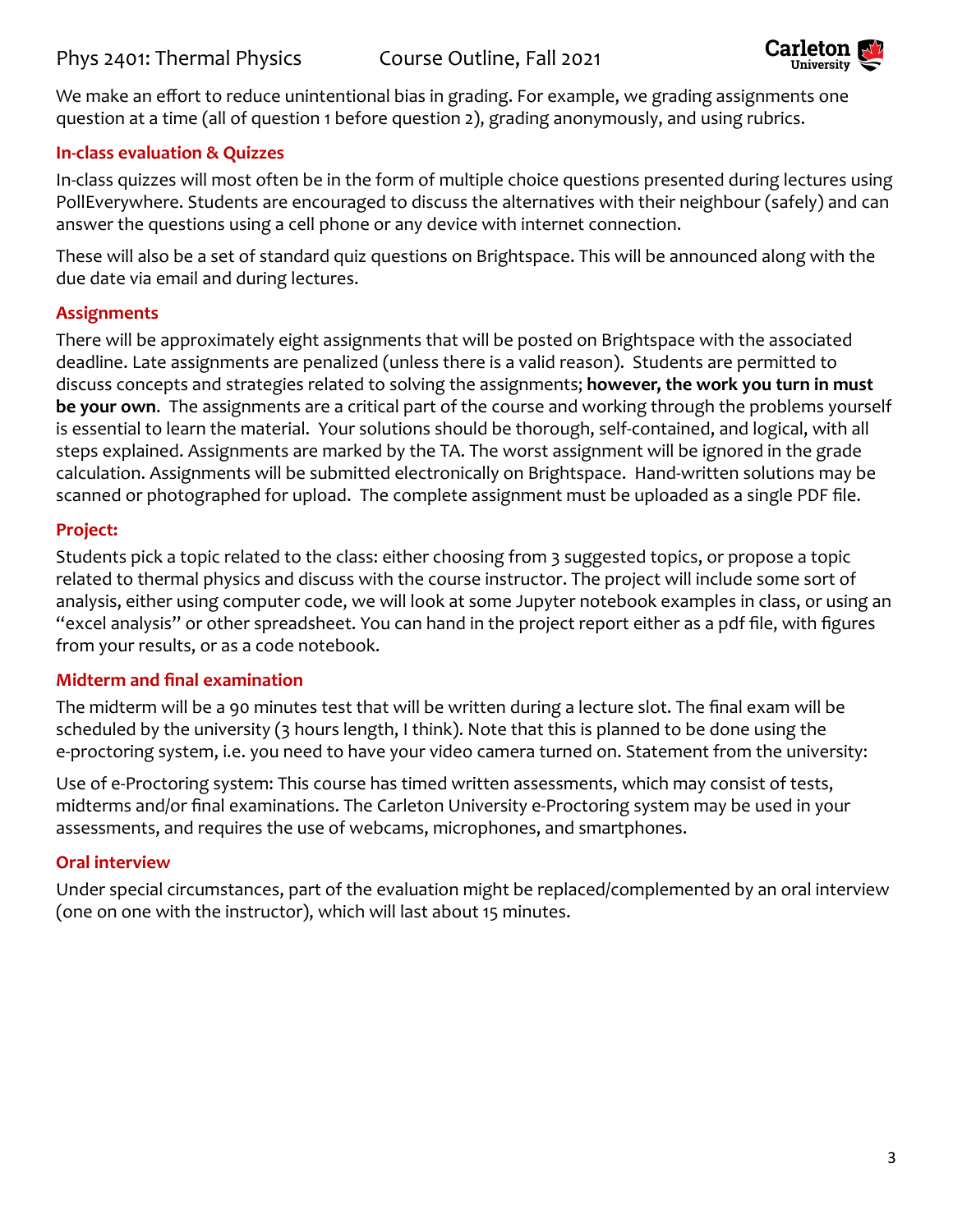

# **Community Guidelines**

The following values are fundamental to academic integrity and are adapted from the International Center for Academic Integrity\* . In our course, we will seek to behave with these values in mind:

|                 | As students, we will                                                                                                                                                                                                          | As a teaching team, we will                                                                                                                                                                                                                                                          |
|-----------------|-------------------------------------------------------------------------------------------------------------------------------------------------------------------------------------------------------------------------------|--------------------------------------------------------------------------------------------------------------------------------------------------------------------------------------------------------------------------------------------------------------------------------------|
| Honesty         | Honestly demonstrate our knowledge<br>and abilities on assignments and exams<br>Communicate openly without using<br>$\bullet$<br>deception, including citing appropriate<br>sources                                           | Give you honest feedback on your<br>demonstration of knowledge and abilities on<br>assignments and exams<br>Communicate openly and honestly about the<br>$\bullet$<br>expectations and standards of the course<br>through the syllabus, and with respect to<br>assignments and exams |
| Responsibility  | Complete assignments on time and in<br>$\bullet$<br>full preparation for class<br>Show up to class on time, and be<br>٠<br>mentally/physically present<br>Participate fully and contribute to team<br>learning and activities | Give you timely feedback on your<br>$\bullet$<br>assignments and exams<br>Show up to class on time, and be mentally &<br>physically present<br>Create relevant assessments and class<br>$\bullet$<br>activities                                                                      |
| Respect         | Speak openly with one another, while<br>respecting diverse viewpoints and<br>perspectives<br>Provide sufficient space for others to<br>$\bullet$<br>voice their ideas                                                         | Respect your perspectives even while we<br>challenge you to think more deeply and<br>critically<br>Help facilitate respectful exchange of ideas                                                                                                                                      |
| <b>Fairness</b> | Contribute fully and equally to<br>$\bullet$<br>collaborative work, so that we are not<br>freeloading off others<br>Not seek unfair advantage over fellow<br>students in the course                                           | Create fair assignments and exams, and<br>$\bullet$<br>grade them in a fair, and timely manner<br>Treat all students equitably<br>$\bullet$                                                                                                                                          |
| <b>Trust</b>    | Not engage in personal affairs while on<br>$\bullet$<br>class time<br>Be open and transparent about what<br>we are doing in class<br>Not distribute course materials to<br>others without authorization                       | Be available to all students when we say we<br>will be<br>Follow through on our promises<br>Not modify the expectations or standards<br>without communicating with everyone in the<br>course                                                                                         |
| Courage         | Say or do something when we see<br>actions that undermine any of the<br>above values<br>Accept a lower or failing grade or other<br>consequences of upholding and<br>protecting the above values                              | Say or do something when we see actions<br>that undermine any of the above values<br>Accept the consequences (e.g., lower<br>$\bullet$<br>teaching evaluations) of upholding and<br>protecting the above values                                                                      |

 $^2$  This class statement of values is adapted from Tricia Bertram Gallant, Ph.D.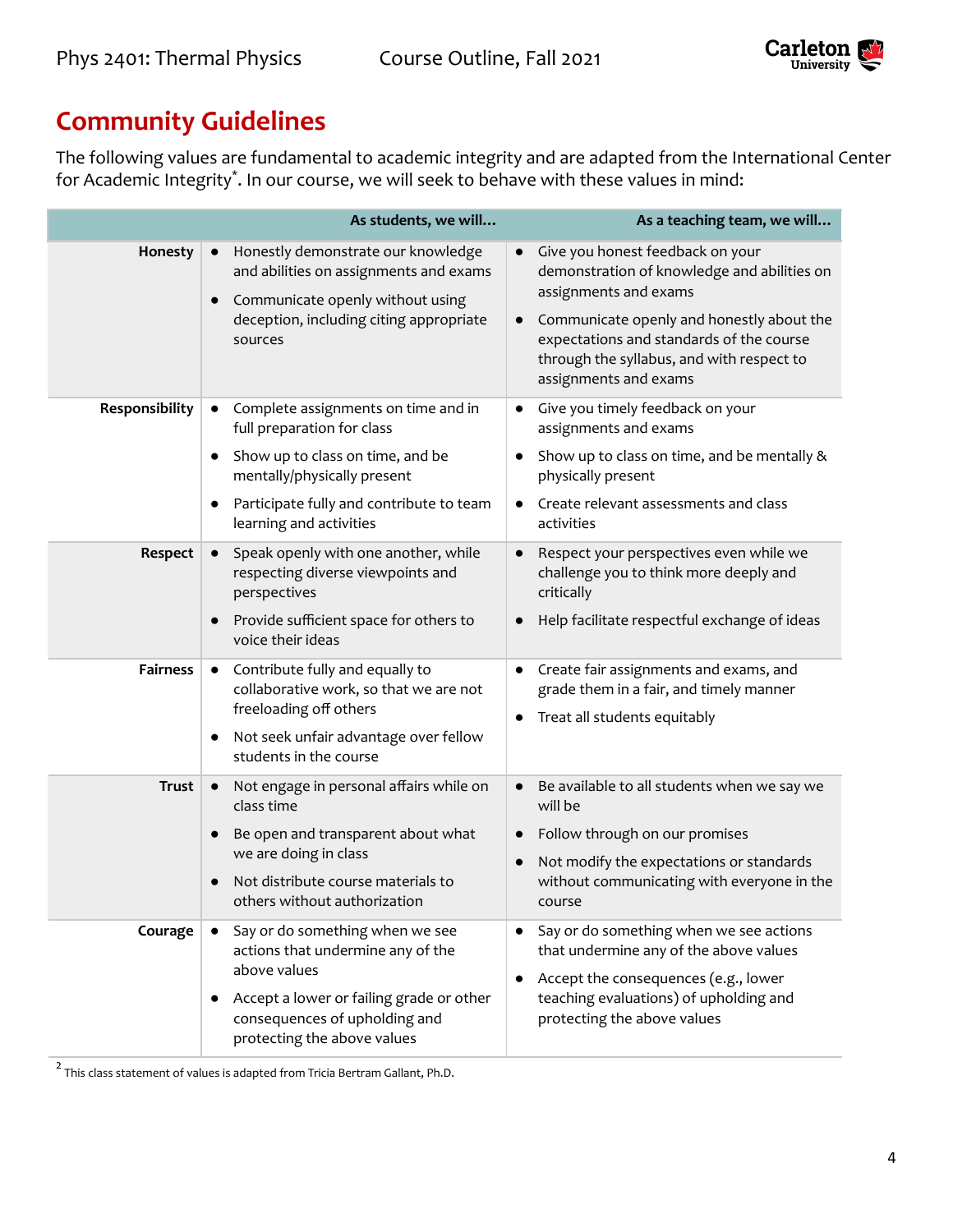

# **Special Information Regarding COVID-19**

All members of the Carleton community are required to follow COVID-19 prevention measures and all mandatory public health requirements (e.g., wearing a mask, physical distancing, hand hygiene, respiratory and cough etiquette) and [mandatory self-screening](https://carleton.ca/covid19/screening/) prior to coming to campus daily.

If you feel ill or exhibit COVID-19 symptoms while on campus or in class, please leave campus immediately, self-isolate, and complete the mandatory [symptom reporting](https://carleton.ca/covid19/covid-19-symptom-reporting/) tool. For purposes of contact tracing, attendance will be taken in all classes and labs. Participants can check in using posted QR codes through the cuScreen platform where provided. Students who do not have a smartphone will be required to complete a paper process as indicated on the [COVID-19](http://carleton.ca/covid19) website.

All members of the Carleton community are required to follow guidelines regarding safe movement and seating on campus (e.g., directional arrows, designated entrances and exits, designated seats that maintain physical distancing). In order to avoid congestion, allow all previous occupants to fully vacate a classroom before entering. No food or drinks are permitted in any classrooms or labs.

For the most recent information about Carleton's COVID-19 response and required measures, please see the [University's COVID-19 webpage](https://carleton.ca/covid19/) and review the Frequently [Asked Questions \(FAQs\)](https://carleton.ca/covid19/faq/). Should you have additional questions after reviewing, please contact [covidinfo@carleton.ca.](mailto:covidinfo@carleton.ca)

Please note that failure to comply with University policies and mandatory public health requirements, and endangering the safety of others are considered misconduct under the [Student Rights and Responsibilities](https://carleton.ca/studentaffairs/student-rights-and-responsibilities/) [Policy.](https://carleton.ca/studentaffairs/student-rights-and-responsibilities/) Failure to comply with Carleton's COVID-19 procedures may lead to supplementary action involving Campus Safety and/or Student Affairs.

Note about COVID-19 & Mental Health: The global pandemic has led to extra stress and uncertainty for everyone, and while we may all be experiencing the same storm, this does not mean that we are all in the same boat! If you are struggling, please do not hesitate to reach out. I can direct you to resources that might help. Remember that Carleton also offers an array of mental health and well-being resources, which can be found [here.](https://carleton.ca/wellness/)

Children & zoom class sessions: You are welcome to have children with you during video sessions as I fully understand that childcare situations may be complicated for many of us at this time. Do your best to participate and engage, but also please get in touch with me if you have any questions or concerns.

# **University Policies**

In accordance with the Carleton University Undergraduate Calendar Regulations, the letter grades assigned in this course will have the following percentage equivalents:

| $A+ = 90-100$ | $B+ = 77-79$  | $C + 57-69$ | $D+ = 57-59$  |          |
|---------------|---------------|-------------|---------------|----------|
| $A = 85-89$   | $B = 73 - 76$ | $C = 63-66$ | $D = 53 - 56$ |          |
| $A = 80-84$   | $B = 70-72$   | $C = 60-62$ | $D = 50-52$   | $F = 50$ |

WDN = Withdrawn from the course

ABS = Student absent from final exam

DEF = Deferred

FND = (Failed, no Deferred) = student could not pass even with 100% on final exam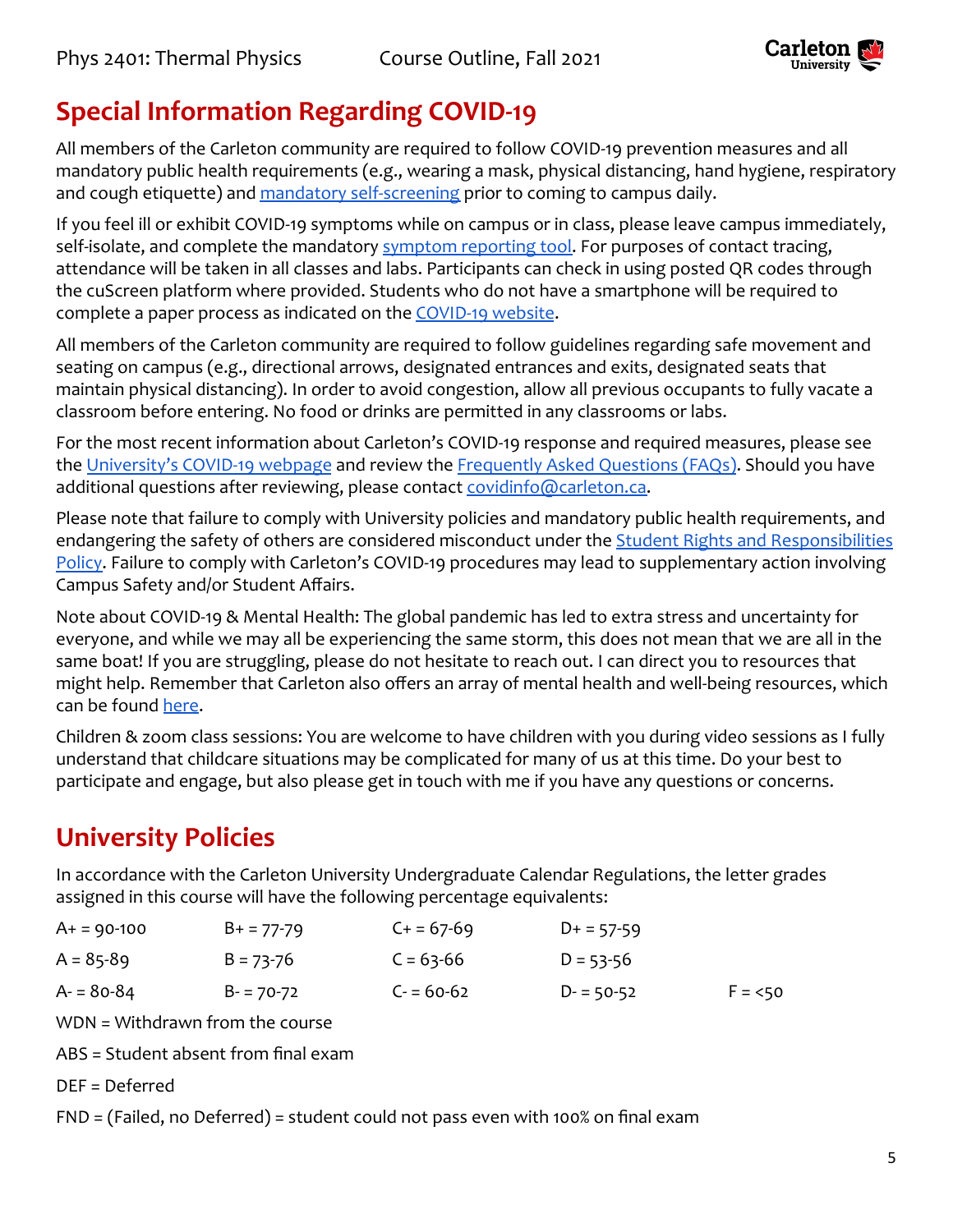

# **Academic Accommodations, Regulations, Plagiarism, Etc.**

Carleton University is committed to providing access to the educational experience in order to promote academic accessibility for all individuals.

Academic accommodation refers to educational practices, systems and support mechanisms designed to accommodate diversity and difference. The purpose of accommodation is to enable students to perform the essential requirements of their academic programs. At no time does academic accommodation undermine or compromise the learning objectives that are established by the academic authorities of the University. More information can be found at: <https://students.carleton.ca/course-outline/>

University rules regarding registration, withdrawal, appealing marks, and most anything else you might need to know can be found on the university's website, here:

<https://calendar.carleton.ca/undergrad/regulations/academicregulationsoftheuniversity/>

### **Academic Accommodations for Students with Disabilities**

If you have a documented disability requiring academic accommodations in this course, please contact the Paul Menton Centre for Students with Disabilities (PMC) at 613-520-6608 or [pmc@carleton.ca](mailto:pmc@carleton.ca) for a formal evaluation or contact your PMC coordinator to send your instructor your Letter of Accommodation at the beginning of the term. You must also contact the PMC no later than two weeks before the first in-class scheduled test or exam requiring accommodation (if applicable). After requesting accommodation from PMC, meet with your instructor as soon as possible to ensure accommodation arrangements are made. For more details, visit the [Paul Menton Centre website](http://carleton.ca/pmc).

### **Addressing Human Rights Concerns**

The University and all members of the University community share responsibility for ensuring that the University's educational, work and living environments are free from discrimination and harassment. Should you have concerns about harassment or discrimination relating to your age, ancestry, citizenship, colour, creed (religion), disability, ethnic origin, family status, gender expression, gender identity, marital status, place of origin, race, sex (including pregnancy), or sexual orientation, please contact the [Department of Equity and Inclusive Communities](https://carleton.ca/equity/) at [equity@carleton.ca.](mailto:equity@carleton.ca)

## **Religious Obligations**

Please contact me with any requests for academic accommodation during the first two weeks of class, or as soon as possible after the need for accommodation is known to exist. For more details, please review the [Student Guide to Academic Accommodation \(PDF,](https://carleton.ca/equity/wp-content/uploads/Student-Guide-to-Academic-Accommodation.pdf) 2.1 MB).

## **Survivors of Sexual Violence**

As a community, Carleton University is committed to maintaining a positive learning, working and living environment where sexual violence will not be tolerated, and where survivors are supported through academic accommodations as per Carleton's Sexual Violence Policy. For more information about the services available at the university and to obtain information about sexual violence and/or support, visit: <https://carleton.ca/sexual-violence-support/>

### **Accommodations for Missed Work**

Carleton recognizes that these are unprecedented times during the COVID-19 pandemic, and that students may be experiencing greater stress and other life factors that are not in their control. As a result, Carleton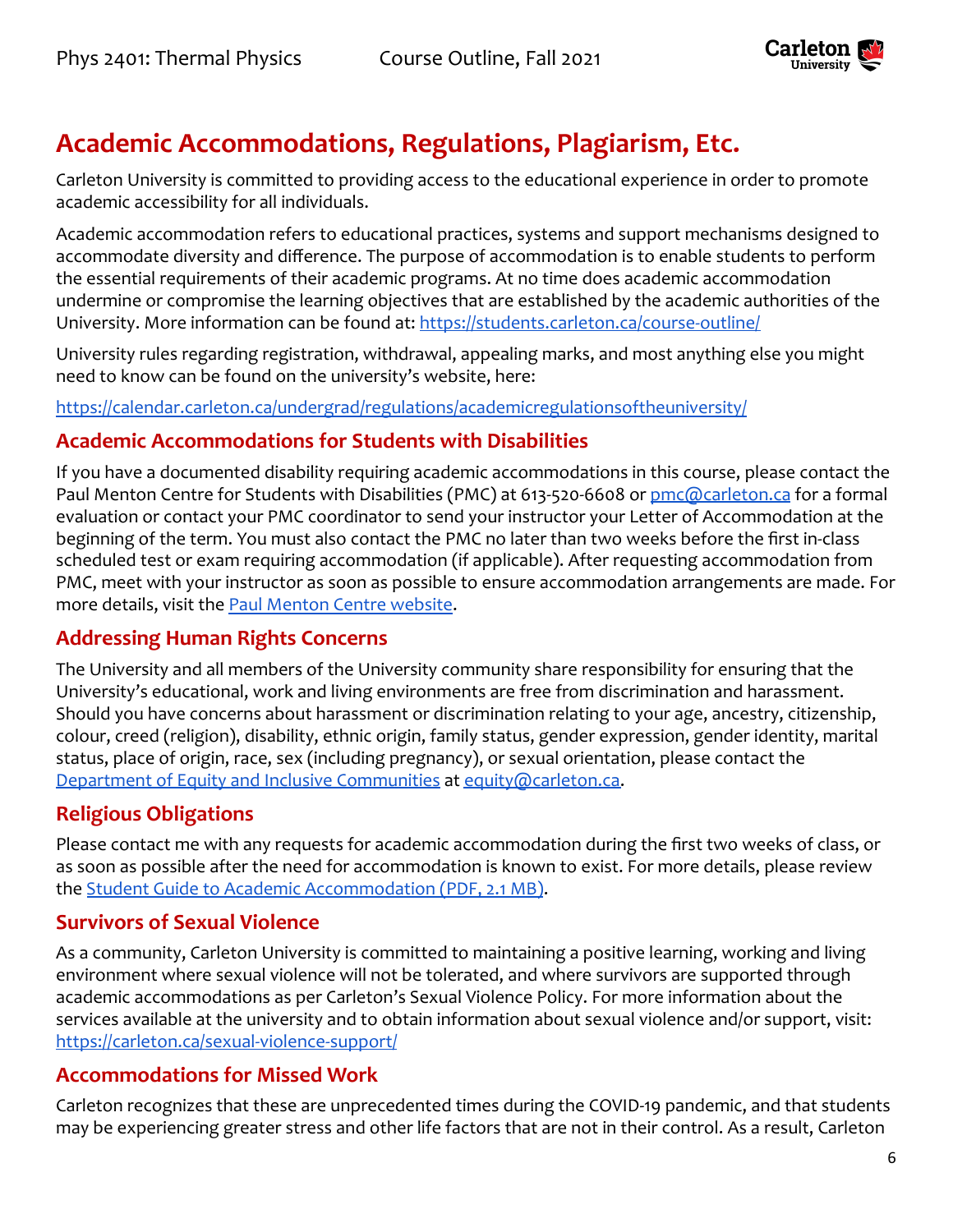

has put into place a protocol for students to apply for accommodations using a self-declaration form in the event of missed work. The form can be found at: <https://carleton.ca/registrar/wp-content/uploads/self-declaration.pdf>

### **For Pregnancy**

Please contact me with any requests for academic accommodation during the first two weeks of class, or as soon as possible after the need for accommodation is known to exist. For more details, please review the [Student Guide to Academic Accommodation \(PDF,](https://carleton.ca/equity/wp-content/uploads/Student-Guide-to-Academic-Accommodation.pdf) 2.1 MB).

### **Accommodation for Student Activities**

Carleton University recognizes the substantial benefits, both to the individual student and for the university, that result from a student participating in activities beyond the classroom experience. Reasonable accommodation must be provided to students who compete or perform at the national or international level. Please contact me with any requests for academic accommodation during the first two weeks of class, or as soon as possible after the need for accommodation is known to exist. For more details, see the [Senate Policy on Accommodation for](https://carleton.ca/senate/wp-content/uploads/Accommodation-for-Student-Activities-1.pdf) Student Activities (PDF, 25KB).

# **Academic Integrity**

Academic misconduct undermines the values of honesty, trust, respect, fairness, and responsibility that we expect in this class. Carleton University provides supports such as academic integrity workshops to ensure, as far as possible, that all students understand the norms and standards of academic integrity that we expect you to uphold. Your teaching team has a responsibility to ensure that their application of the Academic Integrity Policy upholds the university's collective commitments to fairness, equity, and integrity.

(adapted from Carleton University's Academic Integrity Policy, 2021).

#### **Examples of actions that do not adhere to Carleton's Academic Integrity Policy include:**

- Plagiarism
- Accessing unauthorized sites for assignments or tests
- Unauthorized collaboration on assignment and exams

# **Sanctions for not abiding by Carleton's Academic Integrity Policy**

A student who has not adhered to Carleton's Academic Integrity Policy may be subject to one of several sanctions:

- **1.** If you take full responsibility for your actions, and it is the first time you have violated the policy, you will receive zero on the assessment. If you are found to have violated the policy but do not take responsibility, an additional grade deduction will be applied (e.g. an A- will become a B+)
- **2.** Subsequent violations of the policy may result in more severe sanctions such as failing the course, suspension from all studies and/or expulsion.

### **Process of an Academic Misconduct Investigation**

**Step 1**: The instructor believes misconduct has occurred and submits documentation to the Dean of the Faculty of Science.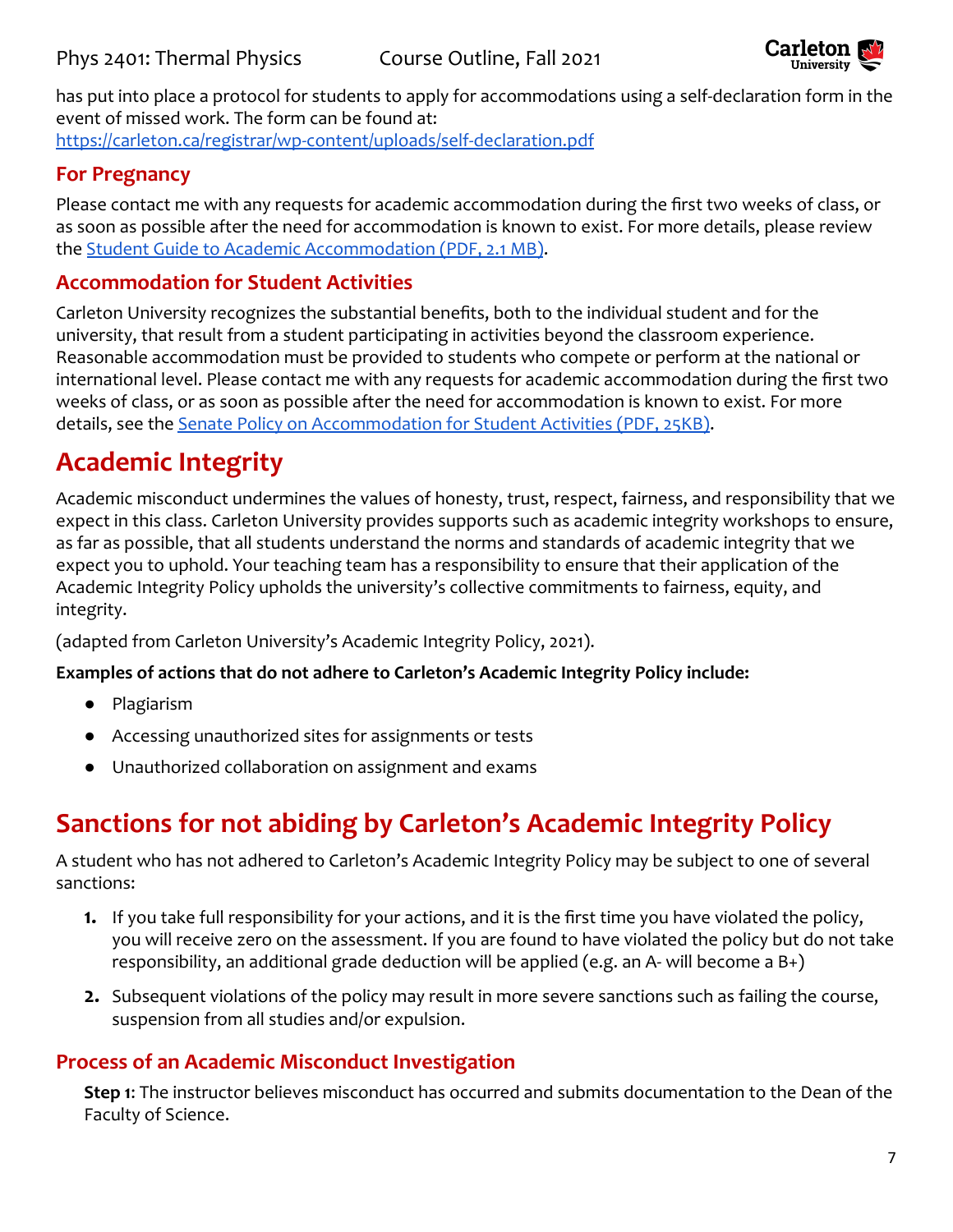

**Step 2**: The Dean reviews documentation and can proceed with or dismiss the allegation.

**Step 3**: If sufficient evidence, the student receives an allegation statement by email. Ombuds services is copied on the email.

**Step 4**: The student provides a written response to the evidence provided.

**Step 5**: Either party may request a meeting between student, dean, and the ombudsperson.

**Step 6**: Dean informs the student of the decision.

**Appeal**: Student has the right to appeal the decision.

Additional details about this process can be found on [the Faculty of Science Academic Integrity website.](https://science.carleton.ca/academic-integrity/) Students are expected to familiarize themselves with and follow the Carleton University [Student Academic](https://carleton.ca/registrar/academic-integrity/) [Integrity Policy.](https://carleton.ca/registrar/academic-integrity/) The Policy is strictly enforced and is binding on all students.

# **Plagiarism**

Plagiarism is the passing off of someone else's work as your own and is a serious academic offence. For the details of what constitutes plagiarism, refer the [Faculty of Science Academic Integrity website.](https://science.carleton.ca/academic-integrity/) To further understand Academic Integrity, consider attending the [Learning and Support Academic Integrity](https://carleton.ca/csas/learning-%20support-2/learning-support-workshops/) [Workshop](https://carleton.ca/csas/learning-%20support-2/learning-support-workshops/).

**What are the Penalties for Plagiarism?**

A student found to have plagiarized an assignment may be subject to one of several penalties including: expulsion; suspension from all studies at Carleton; suspension from full-time studies; and/or a reprimand; a refusal of permission to continue or to register in a specific degree program; academic probation; award of an FNS, Fail, or an ABS.

**What are the Procedures?**

- **1.** All allegations of plagiarism are reported to the Dean of Faculty of Science. Documentation is prepared by instructors and/or departmental chairs.
- **2.** The Dean writes to the student and the University Ombudsperson about the alleged plagiarism.
- **3.** The Dean reviews the allegation. If it is not resolved at this level then it is referred to a tribunal appointed by the Senate.

Students are expected to familiarize themselves with and follow the Carleton University [Student Academic](https://carleton.ca/registrar/academic-integrity/) [Integrity Policy.](https://carleton.ca/registrar/academic-integrity/) The Policy is strictly enforced and is binding on all students.

## **Course Copyright**

Classroom teaching and learning activities, including lectures, discussions, presentations, etc., by both instructors and students, are copyright protected and remain the intellectual property of their respective author(s). All course materials, including PowerPoint presentations, outlines, and other materials, are also protected by copyright and remain the intellectual property of their respective author(s).

Students registered in the course may take notes and make copies of course materials for their own educational use only. Students are not permitted to reproduce or distribute lecture notes and course materials publicly for commercial or non-commercial purposes without express written consent from the copyright holder(s).